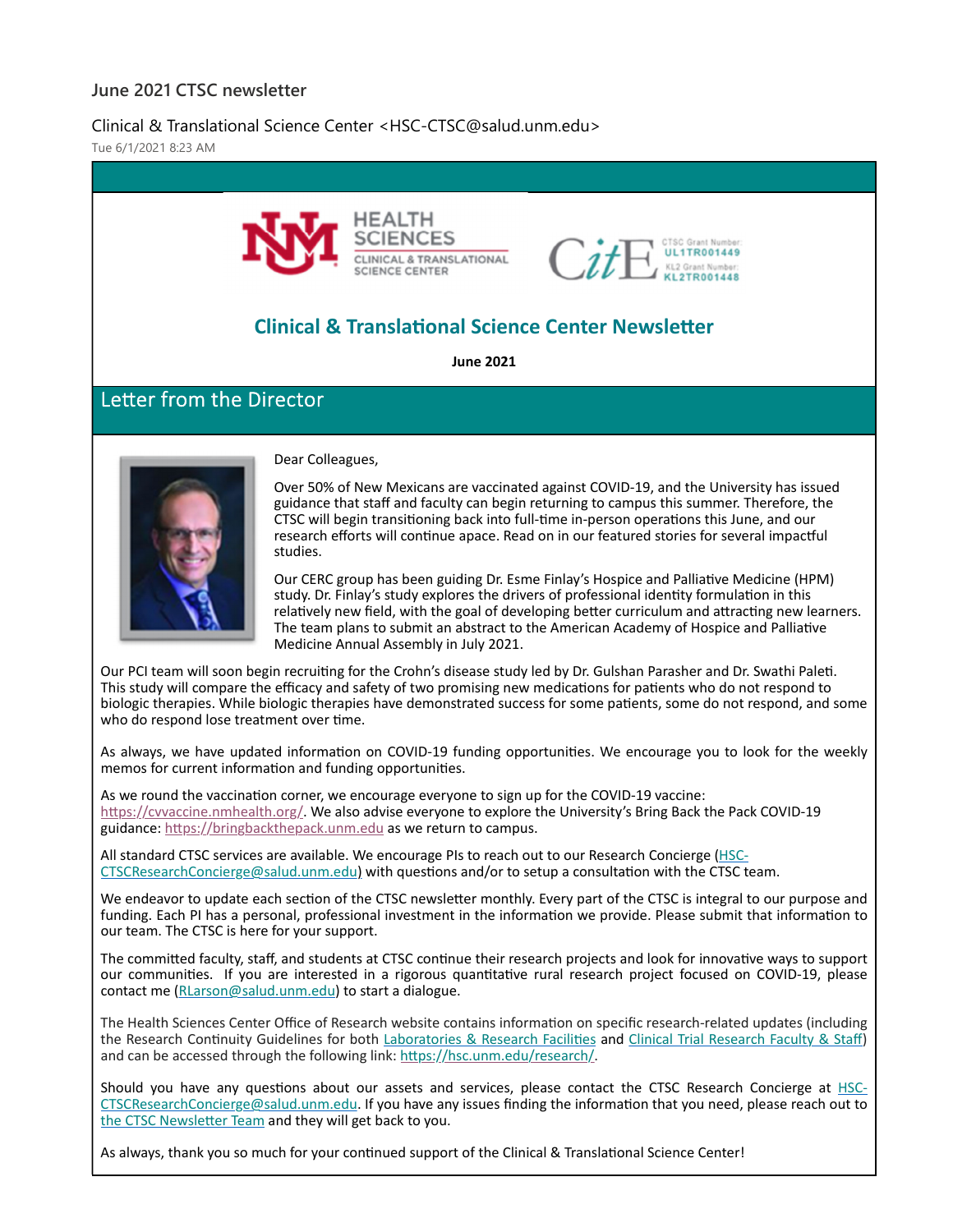Warm regards,

Richard S. Larson, MD, PhD PI, CEO and Director, Clinical & Translational Science Center

### CTSC Leadership

**CTSC Director, CEO & Principal Investigator:** Richard S. Larson, MD, PhD **Associate Director, CTSC:** MaƩhew Campen, PhD **Associate Director, CTSC**: Nancy Pandhi, MD, PhD, MPH **Chief AdministraƟve Officer:** Carla Cordova, MPH **AdministraƟve Component Director:** Beth Tigges, PhD, RN, PNP, BC **Tracking & Evaluation Module Lead:** Beth Tigges, PhD, RN, PNP, BC **Quality & Efficiency Module Lead:** Beth Tigges, PhD, RN, PNP, BC **InformaƟcs Component Director:** Christophe Lambert, PhD **Community & CollaboraƟon Component Director:** Mark Unruh, MD **Community Engagement Module Lead:** Nancy Pandhi, MD, PhD, MPH **CollaboraƟon and CommercializaƟon Module Lead:** Eric Prossnitz, PhD **TranslaƟonal Endeavors (TE) Component Director:** Christopher AbboƩ, MD **TranslaƟonal Workforce Development (TWD) Module Lead:** KarleƩ Parra, PhD **Pilot TranslaƟonal & Clinical Studies (PTC) Module Lead:** Corey Ford, MD, PhD **Research Methods (RM) Component Director:** Mark Unruh, MD **BiostaƟsƟcs, Epidemiology & Research Design (BERD) Module Lead:** Mark Unruh, MD **Regulatory Knowledge & Support (RKS) Module Lead:** Corey Ford, MD, PhD **Hub Research Capacity (HRC) Component Director:** Nancy Pandhi, MD, PhD, MPH **IntegraƟon of Special PopulaƟons (ISP) Module Lead:** Nancy Pandhi, MD, PhD, MPH **ParƟcipant Clinical InteracƟons (PCI) Director:** Christopher AbboƩ, MD **Network Capacity (NC) Component Director:** Hengameh Raissy, PharmD **Trial InnovaƟon Network (TIN) Module Lead:** Hengameh Raissy, PharmD **Drug Discovery & Repurposing Core Lead:** Hakim Djaballah, PhD Opioid-Use Populations with Integration, Outreach, Informatics, and Drug Discovery (OPIOIDD) Module Lead: Kimberly Page, PhD, MPH **KL2 Mentored Career Development Component Director:** MaƩ Campen, PhD **Clinical Laboratory Medical Director:** Qian‐Yun Zhang, MD, PhD

## Featured Stories

#### *CERC Guiding Study on Understanding Professional IdenƟty FormaƟon in Hospice and PalliaƟve Medicine*

Hospice and Palliative Medicine (HPM) is a relatively new field, achieving its status as a distinct specialty with board certification in 2006. The drivers of professional identity formation in HPM are not well understood. To attract more learners to the field of HPM and to develop better curriculum for medical students, residents, fellows, and faculty, Dr. Esme Finlay, Associate Professor in the Division of Palliative Medicine in the Department of Internal Medicine, and her colleagues are conducting the study "Exploring Professional Identify Formation (PIF) in Palliative Medicine." As the team's first research project, CERC has been guiding them through the research process, providing project management, qualitative data collection, and qualitative analysis.

Based on preliminary analysis, two interviewees share their path that led them to HPM. One interviewee highlights one specific patient experience her third year of residency:

"...I had a patient who came into the emergency room [who had been] labeled as a person who was seeking pain medications...he came in with this really horrible back pain, and it turned out that he had metastatic cancer from his lungs, which caused a fracture in his spine...! was fortunate enough to be with him throughout several weeks of his hospitalization, where he started getting treatment for his cancer. And it was just one of those moments where I really got the feeling that so much of what I had learned in medical school had been to be taught to look at people as if they were a collection of diseases. And I think *it was a very humbling experience for me…what was most important was learning about who this man* was and what was important to him to be able to help be alongside him throughout his treatment...And it was right then, immediately, that I knew that the type of medicine I wanted to practice was palliative medicine, even though I sort of had this sense all along that I wanted to be with people in these most intimate moments and get to know who they were to be able to make good recommendations for how we *take care of them."*

The team plans to submit an abstract to the American Academy of Hospice and Palliative Medicine Annual Assembly in July 2021. This project is funded by the Scholarship in Education Allocations Committee (SEAC).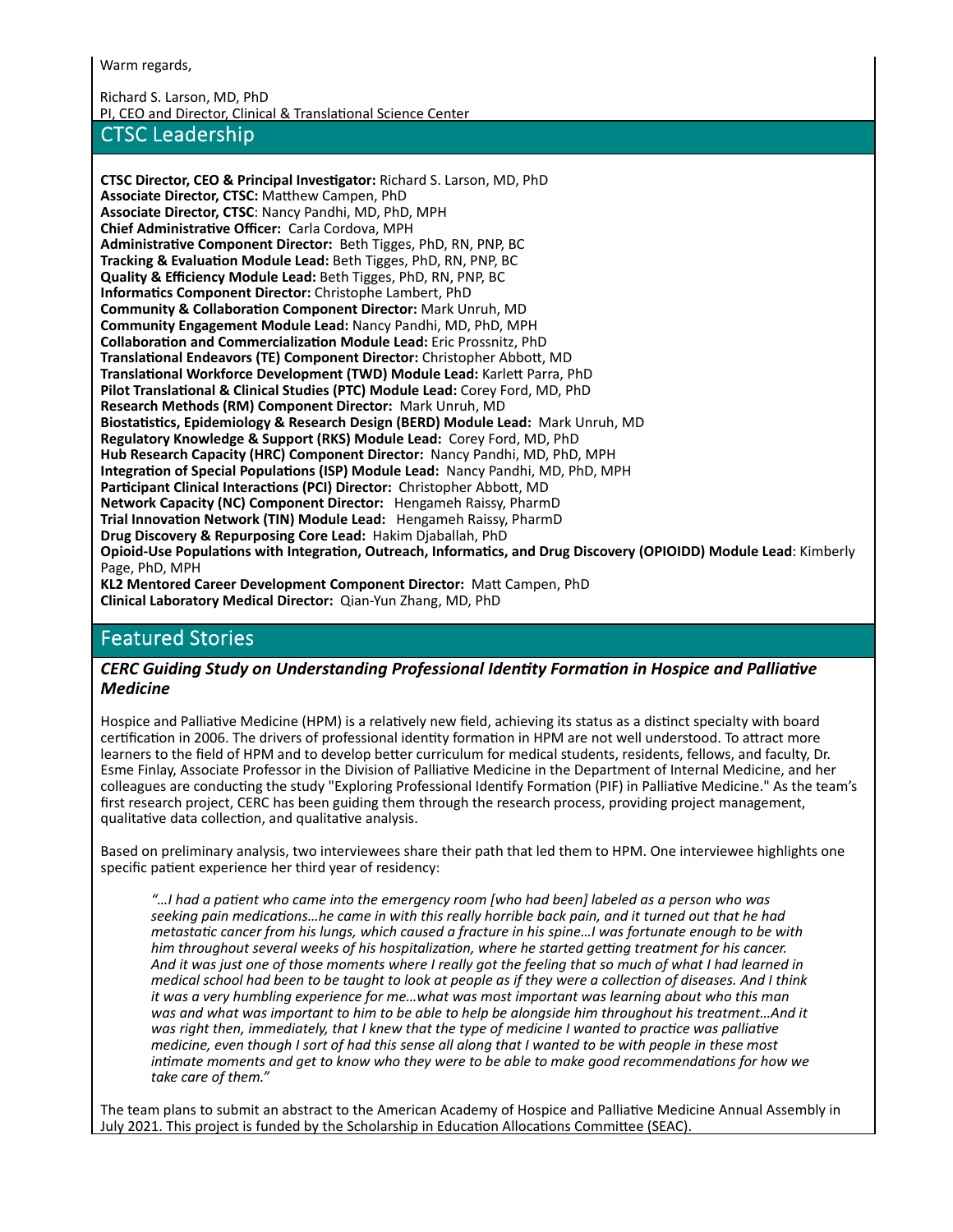### *PCI RecruiƟng for Crohn's Disease Study*

Dr. Gulshan Parasher, Division Chief of Gastroenterology and Hepatology and Dr. Swathi Paleti, associate professor in the Department of Gastroenterology will soon begin recruitment for M20-259, A Phase 3, Multicenter, Randomized, Efficacy Assessor‐Blinded Study of Risankizumab Compared to Ustekinumab for the Treatment of Adult Subjects with Moderate to Severe Crohn's Disease Who Have Failed Anti-TNF therapy. This study will examine the treatment of adults with moderate to severe Crohn's disease (CD) by comparing the efficacy and safety of Risankizumab versus Ustekinumab.

Crohn's disease is a chronic inflammatory bowel disease characterized by inflammation of the gastrointestinal tract. CD affects 20% of the population, and with women being affects slightly more than men. The exact cause of CD is unknown, but it is hypothesized that CD is caused by a dysregulated immune system. A patient's genetics, microbiome, immune response and environment can result in excessive and abnormal immune response in the gut that results in CD pathology.

CD patients experience symptoms of fatigue, prolonged diarrhea, abdominal pain, weight loss and fever. Treatment has focused on controlling inflammation and reducing symptoms. However, an emerging goal is to heal the gut mucosa. Conventional therapies are limited and are not always successful at abating the inflammatory process and some have adverse effects. Recently biologic therapies, such as anti-tumor necrosis factor (TNF) and integrin inhibitors have provided clinical remission in patients. However, while biologic therapies have demonstrated success for some patients, many patients do not respond to biologic treatment or lose treatment over time. In addition, some patients are not candidates for biologic therapies. Therefore, the need for alternative therapies for CD is needed.

This study focuses on those individuals with CD who have failed TNF therapy and will examine the efficacy and safety of two drugs in this group of patients. According to the study protocol, "Risankizumab is a fully humanized monoclonal antibody of the immunoglobulin G1 subclass directed towards interleukin (IL)-23p19" while "Ustekinumab, a p40 IL-12/23 inhibitor, is approved for the treatment of moderate to severe CD". The study hypothesizes that Risankizumab will provide non‐inferior efficacy at week 24 and superior efficacy at week 48 compared to Ustekinumab.

This is a multi-site study involving approximately 32 countries, and 307 sites, with UNM HSC being one of these sites. The PCI team at CTSC is offering full-study coordination to Drs. Parasher and Paleti for this study.

If you have questions about PCI services, please contact Donna Sedillo at disedillo@salud.unm.edu

# Menu of Services & Resources

- ꞏ **BiostaƟsƟcs Support**
- ꞏ **Brain & Behavioral Disorders**
- ꞏ **CiƟng the Clinical & TranslaƟonal Science Center**
- ꞏ **Clinical Trials ParƟcipant Clinical InteracƟons**
- ꞏ **Community Engagement**
- ꞏ **Community Health Network**
- ꞏ **Database Mining**
- ꞏ **Drug Repurposing**
- ꞏ **KL2 Scholars**
- ꞏ **Intramural Funding**
- ꞏ **Laboratory Services**
- ꞏ **Pilot Funding**
- ꞏ **Trial InnovaƟon Network**
- ꞏ **Quality & Efficiency**
- ꞏ **Regulatory Knowledge & Support**
- ꞏ **Rural Health Research**
- **Team Science & Commercialization**
- ꞏ **Training**
- ꞏ **Vulnerable PopulaƟons**

### **Administration**

### Tracking & Evaluation (T&E)

The Tracking and Evaluation Team is piloting a new "Common Metric" called the Median Accrual Metric. This metric is intended to look at our CTSC's ability to recruit and retain research participants. This metric will look at the entire calendar year for 2020 and will be reported in August of 2021.

### Quality & Efficiency (Q&E)

The Quality and Efficiency Team continues to work on two specific process improvements initiatives. These two projects will conclude in June of 2021 and will be evaluated for how the projects impacted our CTSC.

### *InformaƟcs*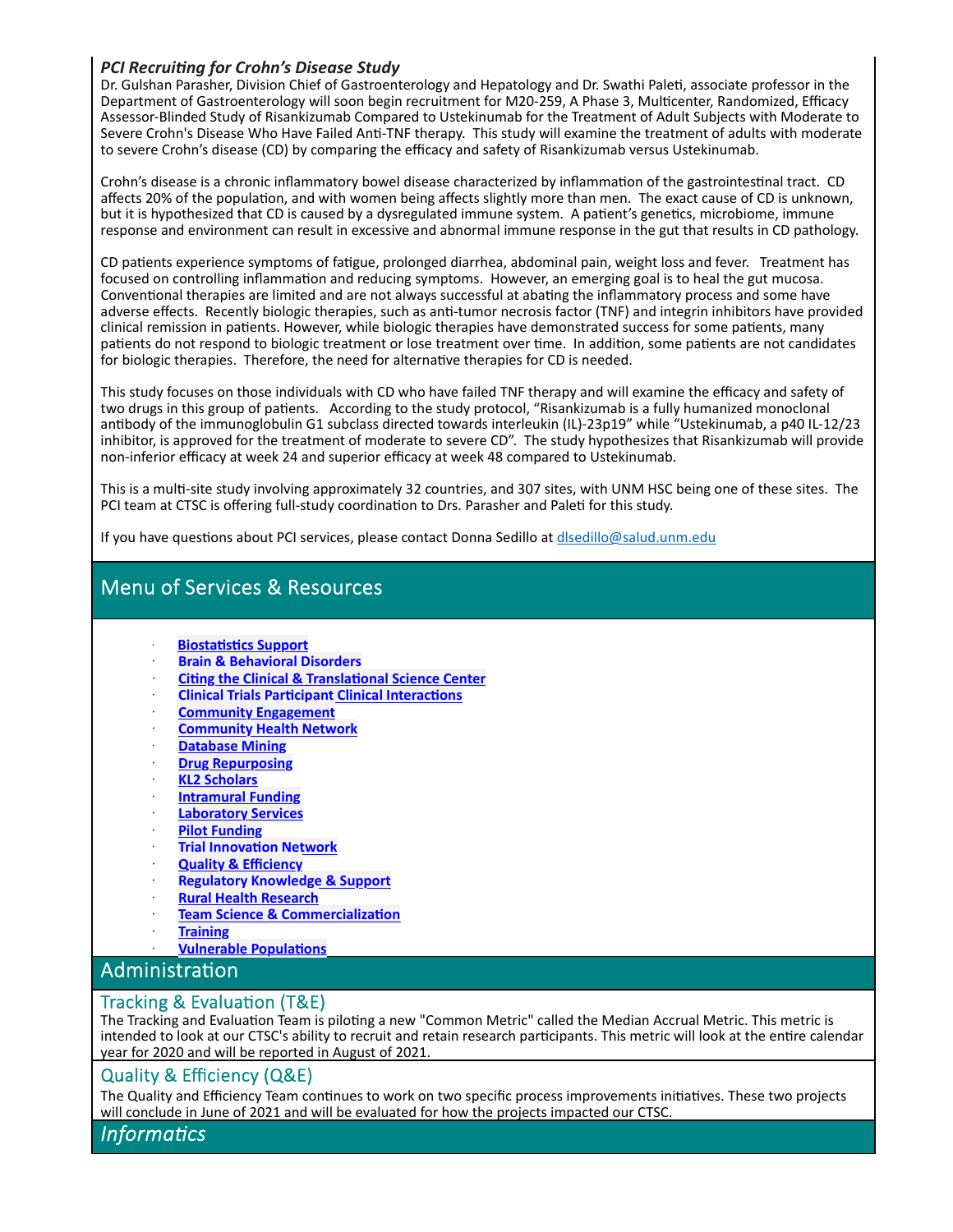#### *CTSC NaƟonal Data Sharing Networks Applied for COVID‐19, Behavioral Health, and More*

As a user of the Cerner medical record, the HSC is part of national data sharing networks with other institutions using the Cerner EMR. One network called the "Learning Health Network", contains Cerner's so‐called "Real World Data" containing de-identified data on over 92 million patients. Using Real World Data, Drs. Shekhar, Rustagi and Shiekh are working with the CTSC on a series of COVID-19 studies that are enhanced by having the statistical power available from a national sized sample. Similarly, Dr. Jennifer Crawford is working with the CTSC on a CTSC pilot studying national and local behavioral health needs in women's health care settings. This data is available to all researchers on the HSC campus. To access the data, investigators work with CTSC data analysts, who have developed considerable expertise in this data.

Another network is called the SHaRE network, organized by the Children's Hospital of Missouri, which is data from a much smaller subset of hospitals, but importantly has 3 digits of zip codes included so that local conditions can be identified and medical data can be enriched with geographic data.

Please contact Harry Snow (hsnow@salud.unm.edu) or Marguerite Valencia‐Reed (MValencia‐Reed@salud.unm.edu) if you are interested in learning more. In addition, the CTSC holds monthly information sessions about all its databases: https://redcap.link/1g3m2l5q.

# Community & Collaboration (C&C)

# Community Engagement & Research Core (CERC)

#### *QualitaƟve Research Office Hours*

Once a month, our Senior Qualitative Researcher Heidi Rishel Brakey holds office hours. If you would like to learn about upcoming office hours, please complete this quick form. At these meetings, you are welcome to bring any questions related to qualitative research. For the first 30 minutes, we will cover one of the following topics (subject to change); the second 30 minutes are open to discuss anything you'd like related to qualitative research.

- Basics of coding
- Basics of NVivo coding
- Running reports in NVivo
- Basics of interviewing
- Basics of focus group facilitation

### Team Science & Commercialization

CTSC promotes several events a year to promote Team Science and Commercialization-including both Hackathon and BioVenture. Promoting collaboration across academic disciplines, scientists can bring together ideas and fill in gaps to help move research out of the lab and into the market.

These events bring together clinicians, engineers, entrepreneurs, programmers, scientists, and students to form teams that worked to develop healthcare innovations and design a pitch allowed participants to practice skills necessary to begin the process of commercialization, a vital step to ensure technologies can reach patients.

For additional information and to register for upcoming Synergy meetings, please visit the webpage: https://hsc.unm.edu /research/ctsc/programs/team‐science.html.

Find out more about ASCEND Hub resources and activities on the ASCEND Hub website: https://ascendhub.org.

## Translational Endeavors (TE)i

### Translational Workforce Development (TWD)

#### *Course Offerings and ConsultaƟons – Free of Cost*

Translational Workforce Development has numerous course offerings and can even provide consultations as requested to assist you in your goals! Please request a consultation or additional information on any courses offered. The TWD team may be reached via HSC‐CTSCTWDTraining@salud.unm.edu.

For information regarding TWD, please visit our webpage: https://hsc.unm.edu/research/ctsc/training/index.html.

### Pilot Awards

The UNM CTSC provides a variety of Pilot Award Programs that distribute intramural funding for clinical and translational research at the Health Sciences Center, including two rounds of funding for our standard RFAs annually. To access a Funding Calendar of CTSC opportunities, please use this link: https://hsc.unm.edu/research/ctsc/pilot-funding/fundingcalendars/index.html.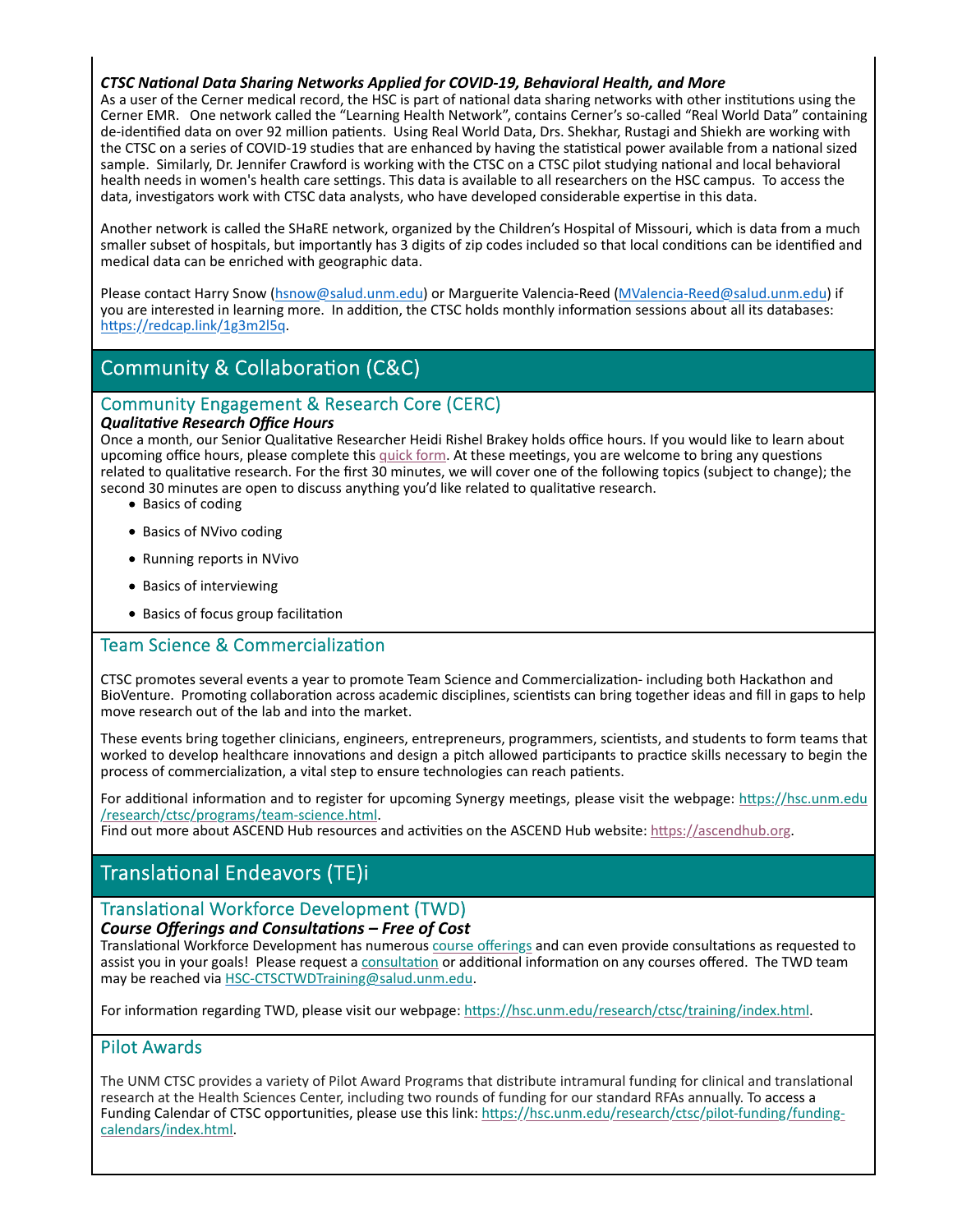Please visit our web site at https://hsc.unm.edu/research/ctsc/pilot-funding/index.html for additional information.

# Research Methods (RM)

### Biostatistics, Epidemiology, and Research Design (BERD)

#### *BiostaƟsƟcs ConsultaƟon Services Available at CTSC*

The Biostatistics, Epidemiology, and Research Design (BERD) Core provides consultation and services, novel tools and methods intended to solve problems, and address barriers to the conduct of clinical and translational research. Services are open to all Health Sciences investigators (staff, students, and faculty) to understand the methodological aspects of their research for planning their projects, including power analysis, sample size, and research design for intermural and extramural grant submissions.

If you have a current pilot study that requires biostatical support, please schedule appointments as soon as possible.

Are you interested in applying for a pilot study? It is strongly recommended that you make an appointment with one our biostatisticians prior to your submission. Our expert biostatisticians can help in the initial stages of project development.

Appointments are available; but do fill up quickly. To schedule an appointment, please contact HSC-CTSCbiostats@salud.unm.edu. Services are offered Monday through Friday.

Please visit our web site: http://hsc.unm.edu/research/ctsc/biostatistics/index.html.

#### Regulatory Knowledge & Support (RKS)

The University of New Mexico in collaboration with the Western Institutional Review Board (WIRB), allows CTSC Investigators will be able to streamline study start up activities for new clinical trials through the Clinical Research and Regulatory Support Services well as initiate studies in a prompt and efficient manner. WIRB has been at the forefront of protecting the rights and welfare of human subjects. They provide in-depth regulatory expertise to support the development of research protocols and documentation.

WIRB is an independent IRB that has maintained full accreditation from the Association for the Accreditation of Human Research Protection Programs (AAHRPP) since 2003. If you are interested in exploring the possibility of using WIRB in conjunction with our Regulatory Management and/or Study Coordinator services, please complete the Request for Resources Form and submit to CTSC Research Concierge at HSC‐CTSCResearchConcierge@salud.unm.edu.

To qualify for this service, you must obtain Departmental Review and Approval, provide a fully industry sponsored Phase II, III, or IV clinical trial, and utilize our CTSC Regulatory Support Service in addition to other CTSC Resources.

For more information please contact Rebecca Brito at rbrito@salud.unm.edu

### Hub Research Capacity (HRC)

### Integrating Special Populations (ISP)

The Aim of the CTSC ISP team aim is to identify, develop, and deploy strategies to involve populations who are underserved or otherwise underrepresented in all stages of research. Urging investigators to design scientifically sound CTR that includes special populations from the outset is of critical importance. To aid investigators in these efforts, ISP has developed the new specialized Rurally Engaged, Spanish speaking or Network Specialized Experts (RESPONSE) team led by experienced faculty with mixed-methods CTR expertise. This group will provide pre-proposal consultations. Consultations will focus on best practices and considerations in New Mexico's special populations, and identify and connect investigators to potential engagement partners, collaborators, and UNM CTSC resources and services. The team coordinates closely with other CTSC cores (e.g., CERC, Translational Endeavors, KL2). Consults are currently available via web-based technology.

If you would like to request a consultation, please fill out the intake form at the following link.

https://ctsctrials.health.unm.edu/redcap/surveys/?s=NNH84CWCAK

For more information, please contact Jesus Fuentes at JEFuentes@salud.unm.edu

For more information about the Integrated Special Population team, please contact Dr. Nancy Pandhi, MD, PhD, MPH at NPandhi@salud.unm.edu.

For more information on Integrating Special Populations, please use the following link: https://hsc.unm.edu/research /ctsc/Community-Engaged-Research-Core/integrating-special-populations.html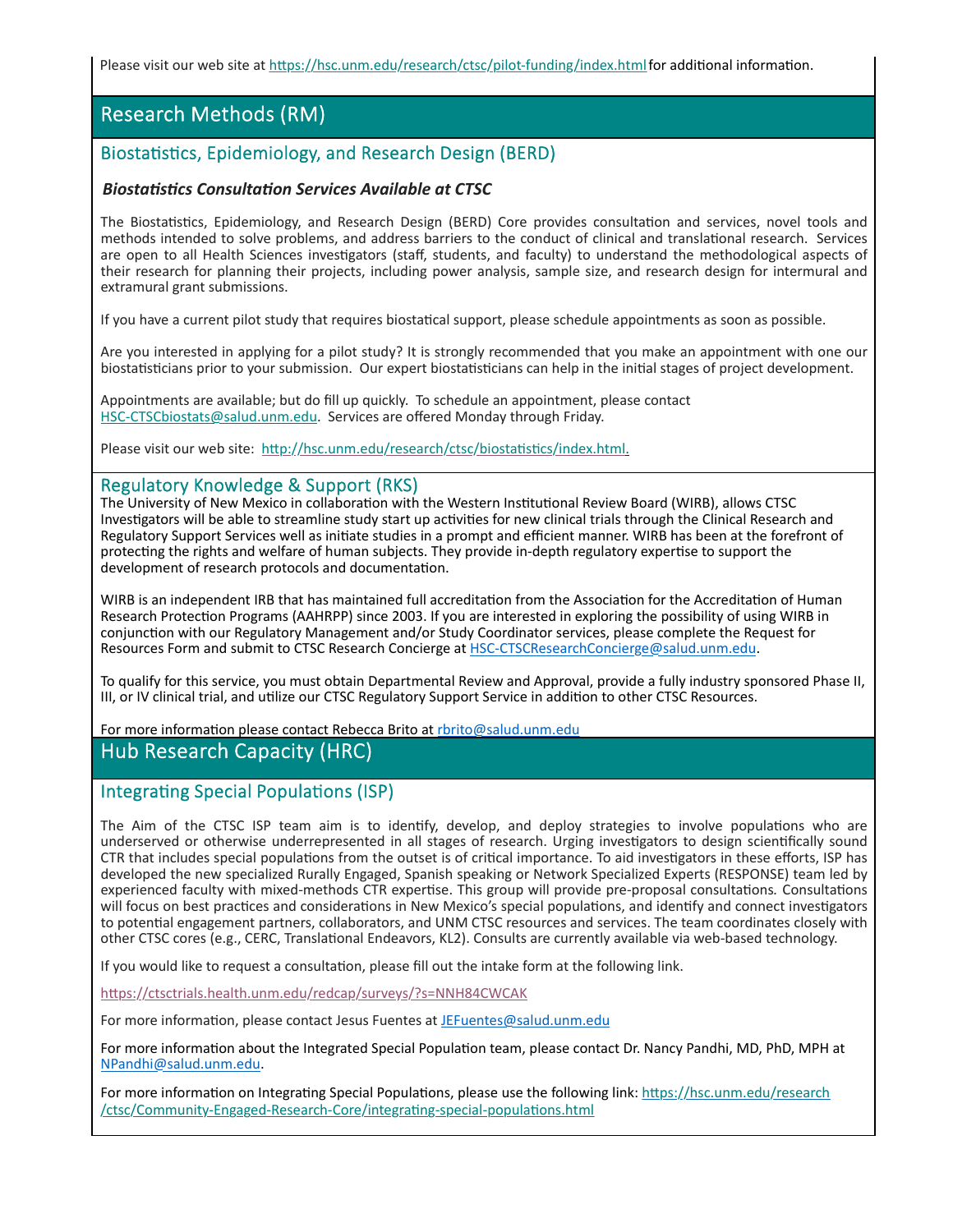# Community Health Network (CHN)



The Community Health Network (CHN) continues to make connections with our neighboring communities in rural New Mexico. Cynthia Killough, the program manager, has been attending about 13 Community Health Council meetings regularly since July of 2020 (represented by gold stars on map). These meetings provide a wealth of information about health disparities and concerns that are important to communities. The meetings also provide a way for Cynthia to introduce health research at UNM and help break down stigma associated with research in general. Cynthia has already been able to disseminate study results, promote studies, and talk about her work as the Community Health Specialist at CTSC via presentations to these health councils.

# Network Capacity (NC)

### Trial Innovation Network (TIN)

The Trial Innovation Network is a collaborative initiative within the CTSA Program and is composed of three key partners: the CTSA Program Hubs, the Trial Innovation Centers (TICs), and the Recruitment Innovation Center (RIC).

The vision for the Trial Innovation Network is to innovatively address critical roadblocks in clinical research and accelerate the translation of novel interventions into life-saving therapies.

The Trial Innovation Network is a collaborative national network with a focus in three main areas: operational innovation, operational excellence, and collaboration. The Trial Innovation Network will leverage the expertise and resources of the CTSA Program. The Trial Innovation Network will feature a single IRB system, master contracting agreements, quality by design approaches, and a focus on evidence-based strategies to recruitment and patient engagement. The goal of the Trial Innovation Network is to not only execute trials better, faster, and more cost-efficiently but, importantly, to be a national laboratory to study, understand and innovate the process of conducting clinical trials.

The University of New Mexico CTSC has been a part of the Trial Innovation Network and as a result has been a participating site in several studies that impact a variety of disease states. This import work has helped connect physicians at the University of New Mexico with the clinical trials specific to their specialty. This effort has encouraged new investigators to become engaged in clinical research. This collaboration is part of the larger mission to move innovated research from the bench, to the bedside, and ultimately out into the communities in which we live.

For more information on the Trial Innovation Network, please contact George Garcia at gemgarcia@salud.unm.edu.

# Drug Discovery & Repurposing Core (DDRC)

### *The DDRC is a Resource for Rapidly TranslaƟng ExisƟng Drugs into New Clinical Trials*

Do you have ideas about ways to repurpose existing FDA-approved drugs? The CTSC is here to help. Dr. Hakim Djaballah, Module Lead for the Clinical & Translational Science Center Drug Discovery and Repurposing Core (DDRC) collaborates with UNM investigators other CTSCs to improve health outcomes by providing unique resources for rapidly translating existing drugs for use in new clinical trials. DDRC provides access to and operation of state-of-the-art technology in drug rescue, repurposing, and repositioning through innovative tools that support investigators and start-up companies. Additionally, DDRC provides support and guidance in translating pilot projects from preclinical proof-of-principle to clinical proof-ofconcept as well as helps to develop first‐in‐human clinical trials.

For additional information or to become a DDRC member, please visit the DDRC (formerly DR3N) webpage: https://hsc.unm.edu/research/ctsc/dr3n/index.html.

Opioid-Use Populations with Integration, Outreach, Informatics, and Drug Discovery (OPIOIDD)

*Save the Date: Southwest Clinical Trials Network PresentaƟon on Buprenorphine Microdosing on June 16, 2021*

Community **Advisory Group** 



The CTSC OPIOIDD function is happy to announce the upcoming quarterly Southwest Clinical Trials Network's Community Advisory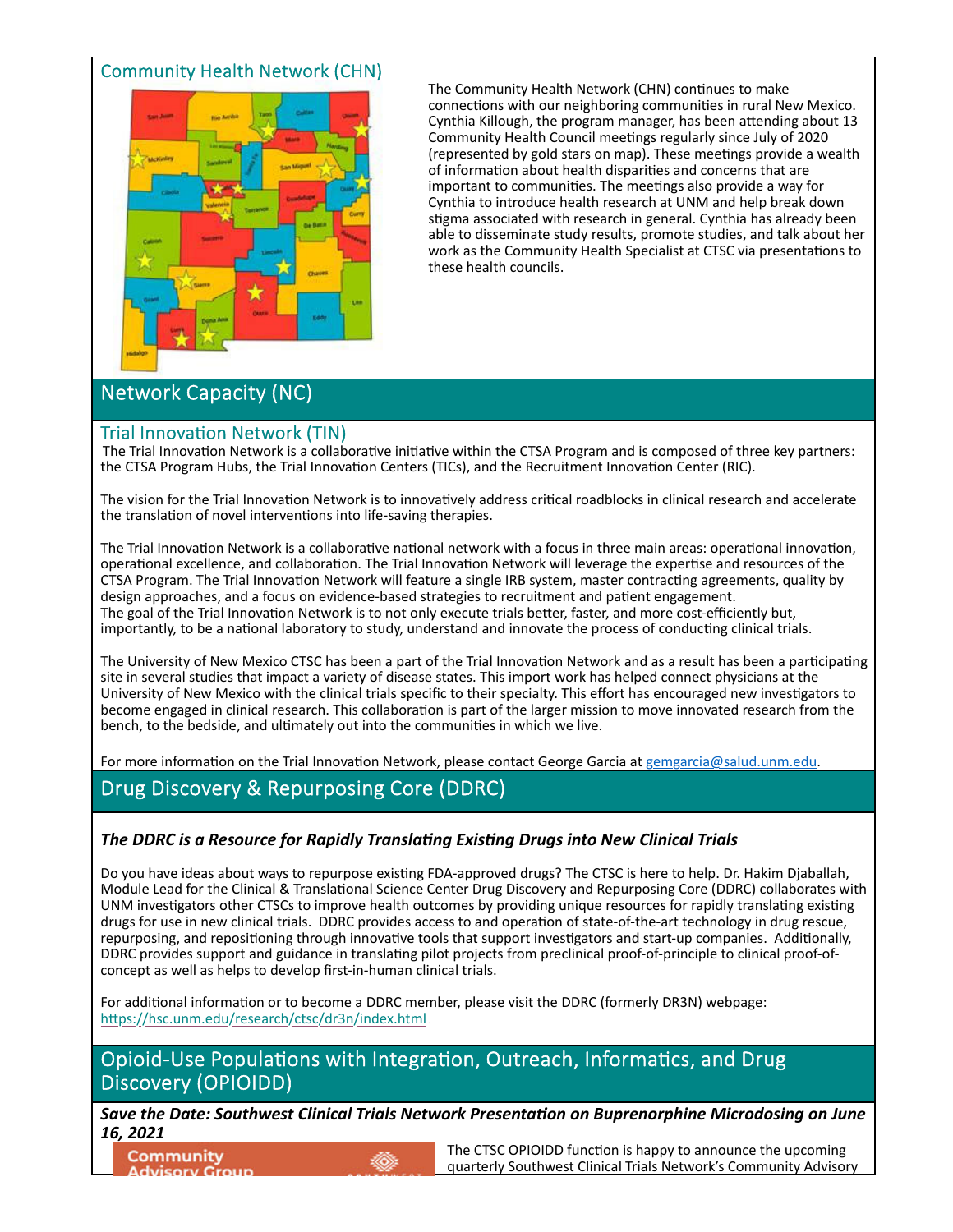

Group Meeting, on Thursday June 16th 2021 from 12:00-1:00pm. Special Focus of the CAG: Dr. Larry Leeman will present about the exciting new Buprenorphine Microdosing protocol currently being piloted in the UNM Milagro Clinic. A buprenorphine micro‐dosing protocol carries the benefits of avoiding the need for pregnant patients to enter withdrawal, and occurring outpatient regardless of gestational age. A Q&A session will follow the presentation.

All are welcome to attend this important meeting. To register, please visit:

https://hsc-unm.zoom.us/meeting/register/tJckf-moqT4rH9x-Kw0dE6hga26f46jd7HH

For more information, please contact Dr. Page at pagek@salud.unm.edu.

### Clinical Laboratory (T‐Laboratory)

#### *T‐Lab Has a New Spectrophotometer Instruments*

The CTSC's T-Lab has purchased a new spectrophotometer instrument. The NanoDrop One is the next generation instrument in the NanoDrop series of microvolume UV‐Vis spectrophotometers. NanoDrop spectrophotometers use a microvolume sample retention system to minimize sample consumption and eliminate the need for cuvettes. A variable, auto-range pathlength feature allows users to measure up to 366x higher sample concentrations than can be measured in a 10 mm cuvette making dilution steps unnecessary.

The NanoDrop One does everything that its predecessors can and more, including:

- On-board instrument control via a touch screen display
- A broader dynamic range (up to 27,500 ng/μL dsDNA)
- Expanded connectivity and data management options
- Enhanced sample analysis and technical support with Acclaro Sample Intelligence technology
- For questions, please contact HSC-CTSCResearchConcierge@salud.unm.edu.

### **Funding OpportuniƟes Specific to COVID‐19**

There are several significant funding opportunities available through the CTSC to address the COVID-19 pandemic. CTSC monitors these opportunities for our HSC faculty on a weekly basis and includes additional information from the NIH COVID‐19 funding site for your convenience.

Some of these funding opportunities require an active grant or cooperative agreement. They may also need a Letter of Support from Dr. Larson, the CTSC PI. Please contact Michelle Parra (MMParra@salud.unm.edu) if you are interested in applying for any of the COVID-19 funding opportunities listed below.

#### **Recent AcƟve Funding OpportuniƟes Specific to COVID‐19 are listed below:**

| <b>Title</b>                                                                                                                                                                                                                                                                          | <b>Notice</b><br><b>Number</b> | Organization(s) | Release<br>Date | RFA/PA/<br>PAR# | <b>Expiration</b><br>Date | <b>Activity</b><br>Code(s) |
|---------------------------------------------------------------------------------------------------------------------------------------------------------------------------------------------------------------------------------------------------------------------------------------|--------------------------------|-----------------|-----------------|-----------------|---------------------------|----------------------------|
| Notice of<br><b>Special Interest</b><br>(NOSI):<br>Availability of<br><b>Emergency</b><br>Competitive<br><b>Revisions for</b><br>the Clinical and<br><b>Translational</b><br><b>Science Award</b><br>(CTSA) Program<br>to Address<br>COVID-19<br><b>Public Health</b><br><b>Needs</b> | NOT-<br>TR-21-022              | <b>NCATS</b>    | Feb 26,<br>2021 | PA-20-135       | Aug 17,<br>2021           | 333                        |
| Notice of<br><b>Special Interest</b><br>(NOSI):<br>Availability of<br><b>Urgent</b><br>Competitive                                                                                                                                                                                    | NOT-<br>GM-21-019              | <b>NIGMS</b>    | Feb 25,<br>2021 | PA-18-935       | Dec 16,<br>2021           | 333                        |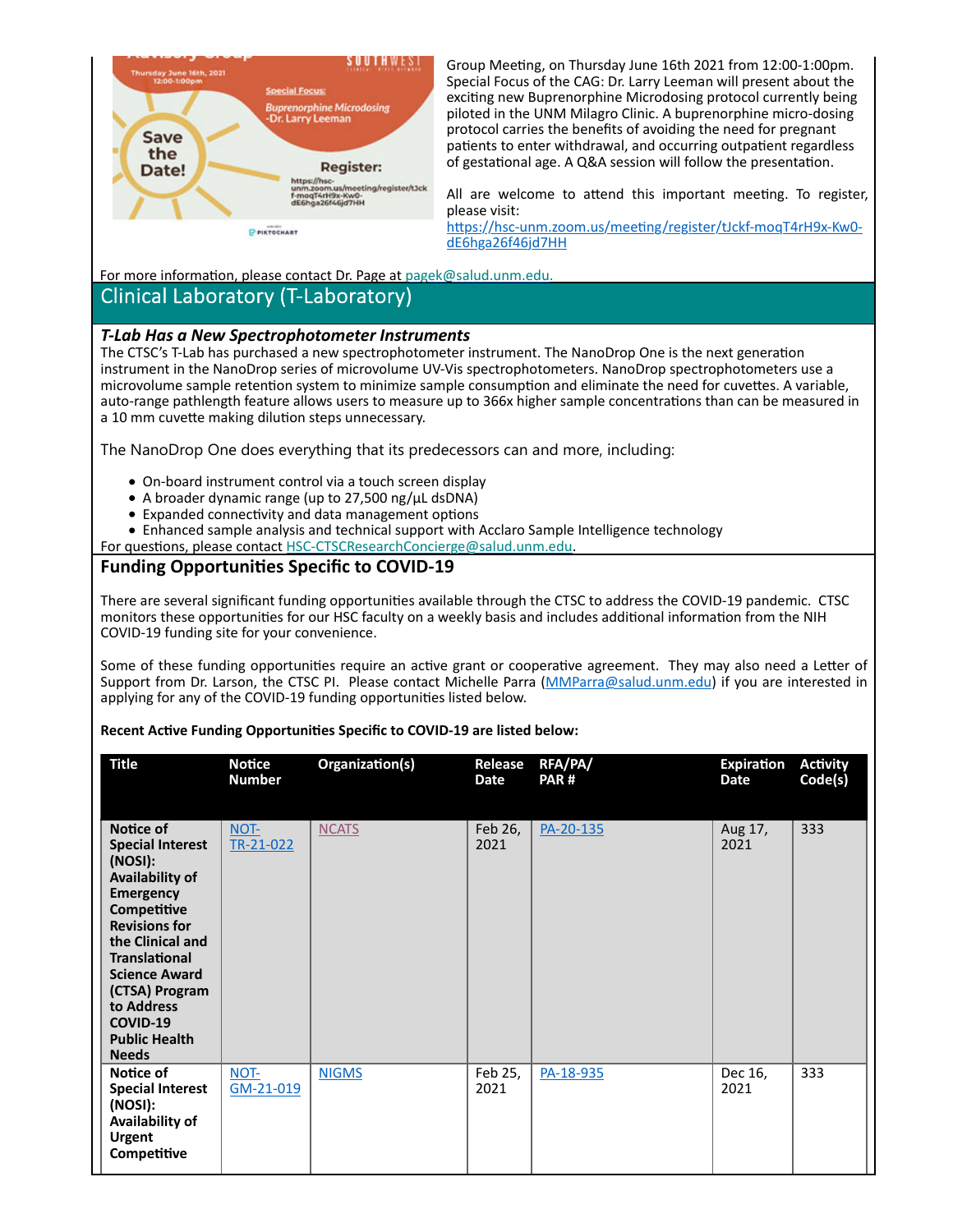| <b>Revisions for</b><br><b>Modeling</b><br>Research on<br><b>Coronavirus</b><br>Disease 2019<br>(COVID-19) and<br>the Causative<br><b>Virus SARS-</b><br>$COV-2$                                                                                        |                   |                                                                                                                                                                                                                                                      |                 |                                                                                                          |                 |                  |
|---------------------------------------------------------------------------------------------------------------------------------------------------------------------------------------------------------------------------------------------------------|-------------------|------------------------------------------------------------------------------------------------------------------------------------------------------------------------------------------------------------------------------------------------------|-----------------|----------------------------------------------------------------------------------------------------------|-----------------|------------------|
| Notice of<br><b>Special Interest</b><br>(NOSI):<br><b>Telehealth</b><br><b>Strategies for</b><br><b>Individuals with</b><br><b>HIV</b> and<br><b>Substance Use</b><br><b>Disorders</b>                                                                  | NOT-<br>DA-21-019 | <b>NIDA</b>                                                                                                                                                                                                                                          | Feb 10,<br>2021 | PA-20-184<br>PA-20-183<br>PA-20-200<br>PA-20-195<br>PA-20-194<br>PA-20-196<br>PA-20-146                  | Sep 8,<br>2024  | R01,<br>R03, R21 |
| Notice of<br><b>Special Interest</b><br>(NOSI)<br>Announcing the<br>Availability of<br><b>Administrative</b><br><b>Supplements</b><br>and Urgent<br>Competitive<br><b>Revisions for</b><br><b>Research on the</b><br>2019 Novel<br><b>Coronavirus</b>   | NOT-<br>DA-21-041 | <b>NIDA</b>                                                                                                                                                                                                                                          | Apr 15,<br>2021 | PA-20-272<br>PA-18-935 (Urgent<br>Supplement)                                                            | Mar 31,<br>2022 | 333              |
| Emergency<br><b>Awards:</b><br>Community-<br>engaged<br>COVID-19<br><b>Testing</b><br><b>Interventions</b><br>among<br><b>Underserved</b><br>and Vulnerable<br><b>Populations</b><br><b>RADx-UP Phase</b><br>II (U01 Clinical<br><b>Trial Optional)</b> | RFA-<br>OD-21-008 | NIH, NIBIB, NIDDK,<br>NIEHS, NIMH, NINDS,<br><u>NINR, NIA, NIAAA,</u><br><u>NIDCD, NIDA, NIMHD,</u><br>NLM, OBSSR, ODP,<br><b>SGMRO, THRO,</b><br>NIDCR, NHLBI, ECHO,<br>NICHD, NCI,<br>NCATS, NCCIH,<br>NEI, NHGRI, NIAID,<br>NIAMS, NIGMS,<br>ORWH | Apr 13,<br>2021 | RFA-<br>OD-21-009, U01 Research<br>Project (Cooperative<br>Agreements)<br>NOT-OD-21-103<br>NOT-OD-21-101 | Jul 8,<br>2021  | U01              |
| Notice of<br><b>Special Interest</b><br>(NOSI): Medical<br><b>Consequences</b><br>of Smoking and<br><b>Vaping Drugs of</b><br>Abuse in<br><b>Individuals with</b><br><b>HIV</b> and<br>COVID-19                                                         | NOT-<br>DA-21-017 | <b>NIDA</b>                                                                                                                                                                                                                                          | Feb 4,<br>2021  | PA-20-184<br>PA-20-183<br>PA-20-200<br>PA-20-195<br>PA-20-194<br>PA-20-196                               | Sep 8,<br>2024  | R01,<br>R02, R03 |
| Notice of<br><b>Special Interest</b><br>(NOSI):<br><b>Complement in</b><br><b>Basic</b><br>Immunology<br>(C B )                                                                                                                                         | NOT-<br>AI-21-008 | <b>NIAID</b>                                                                                                                                                                                                                                         | Feb 4,<br>2021  | PA-20-185<br>PA-20-195                                                                                   | Jan 8,<br>2023  | R01, R21         |
| Notice of<br><b>Special Interest</b><br>(NOSI): Long-<br><b>Term</b><br>Neurocognitive<br><b>Consequences</b>                                                                                                                                           | NOT-<br>DA-21-018 | <b>NIDA</b>                                                                                                                                                                                                                                          | Feb 3,<br>2021  | PA-20-184<br>PA-20-183<br>PA-20-200<br>PA-20-195<br>PA-20-194<br>PA-20-196                               | Sep 8,<br>2024  | R01,<br>R03, R21 |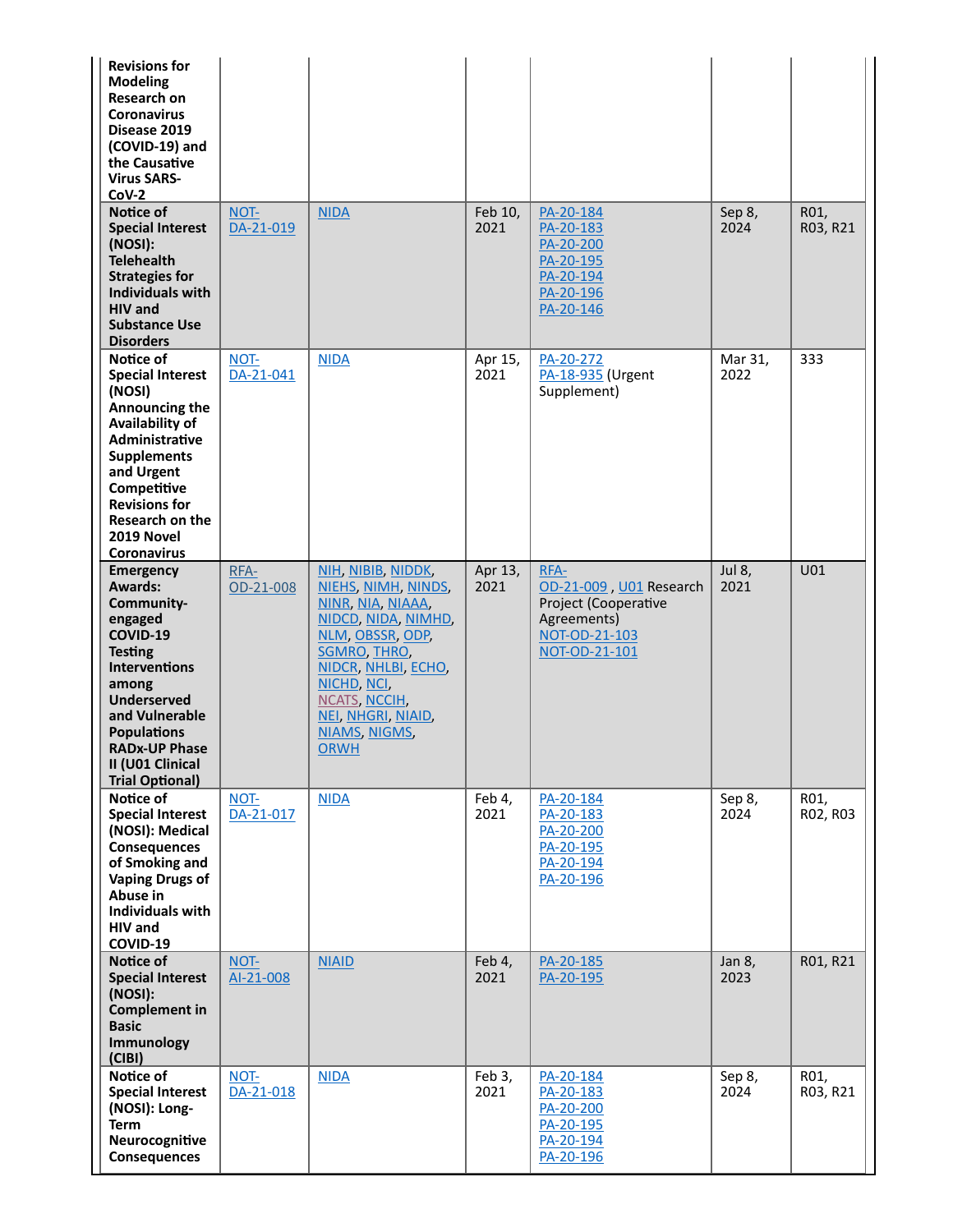| of COVID-19 in<br><b>Individuals</b><br>Living with HIV<br>and Substance                                                                                                                                                                                       |                   |                     |                 | PA-20-146                                                                                                                                                     |                 |                                                 |
|----------------------------------------------------------------------------------------------------------------------------------------------------------------------------------------------------------------------------------------------------------------|-------------------|---------------------|-----------------|---------------------------------------------------------------------------------------------------------------------------------------------------------------|-----------------|-------------------------------------------------|
| <b>Use Disorders</b><br>Notice of<br><b>Special Interest</b><br>(NOSI):<br>Administrative<br><b>Supplements</b><br>for the Clinical<br>and<br><b>Translational</b><br><b>Science Award</b><br>(CTSA) Program<br>to Address<br>COVID-19<br><b>Public Health</b> | NOT-<br>TR-21-017 | <b>NCATS</b>        | Feb 3,<br>2021  | PA-20-272                                                                                                                                                     | Aug 17,<br>2024 | 333                                             |
| <b>Needs</b><br>Notice of<br><b>Special Interest</b><br>(NOSI): NIDCR<br><b>Support for</b><br>Research on the<br>Physiological<br>Involvement of<br><b>Oral Cavity in</b><br><b>Coronavirus</b><br>Disease 2019<br>(COVID-19)                                 | NOT-<br>DE-21-001 | <b>NIDCR</b>        | Jan 26,<br>2021 | PA-20-185<br>PA-20-195                                                                                                                                        | May 28,<br>2023 | R01, R21                                        |
| Notice of<br><b>Special Interest</b><br>(NOSI): Aging-<br><b>Relevant</b><br><b>Behavioral and</b><br><b>Social Research</b><br>on Coronavirus<br>Disease 2019<br>(COVID-19)                                                                                   | NOT-<br>AG-21-015 | NIA                 | Jan 26,<br>2021 | PA-20-183<br>PA-20-184<br>PA-20-185<br>PA-20-200<br>PA-20-194<br>PA-20-196<br>PA-20-195<br>PAR-19-374<br>PAR-19-314<br>PAR-19-070<br>PAR-19-071<br>PAR-20-070 | May 28,<br>2023 | R01,<br>R03,<br>R21,<br>U19,<br>P01,<br>R21/R33 |
| Notice of<br><b>Special Interest</b><br>(NOSI): Effects<br>of smoking and<br>vaping on the<br>risk and<br>outcome of<br>COVID-19<br>infection                                                                                                                  | NOT-<br>DA-21-011 | <b>NIDA</b>         | Jan 26,<br>2021 | PA-20-184<br>PA-20-183<br>PA-20-200<br>PA-20-195<br>PA-20-194<br>PA-20-196<br>PA-20-146                                                                       | Sep 8,<br>2024  | R01,<br>R03, R21                                |
| <b>Immune</b><br>Development in<br><b>Early Life</b><br>(IDEaL) (U19<br><b>Clinical Trial</b><br><b>Not Allowed)</b>                                                                                                                                           | RFA-<br>AI-20-078 | <b>NIAID, NIEHS</b> | Jan 12,<br>2021 | <b>RFA-AI-20-078</b>                                                                                                                                          | Jun 5,<br>2021  | U19                                             |
| <b>Immune</b><br>Development in<br><b>Early Life</b><br>(IDEaL) (U01<br><b>Clinical Trial</b><br>Not Allowed)                                                                                                                                                  | RFA-<br>Al-20-077 | <b>NIAID, NIEHS</b> | Jan 12,<br>2021 | <b>RFA-AI-20-077</b>                                                                                                                                          | Jun 5,<br>2021  | U01                                             |
| Notice of<br><b>Special Interest:</b><br>Promoting<br><b>Research on</b><br>COVID-19 and                                                                                                                                                                       | NOT-<br>AR-21-012 | <b>NIAMS</b>        | Jan 5,<br>2021  | PA-20-185<br>PA-20-195<br>PAR-21-055<br>PAR-21-054<br>PAR-21-053                                                                                              | Nov 19,<br>2021 | R01, R02                                        |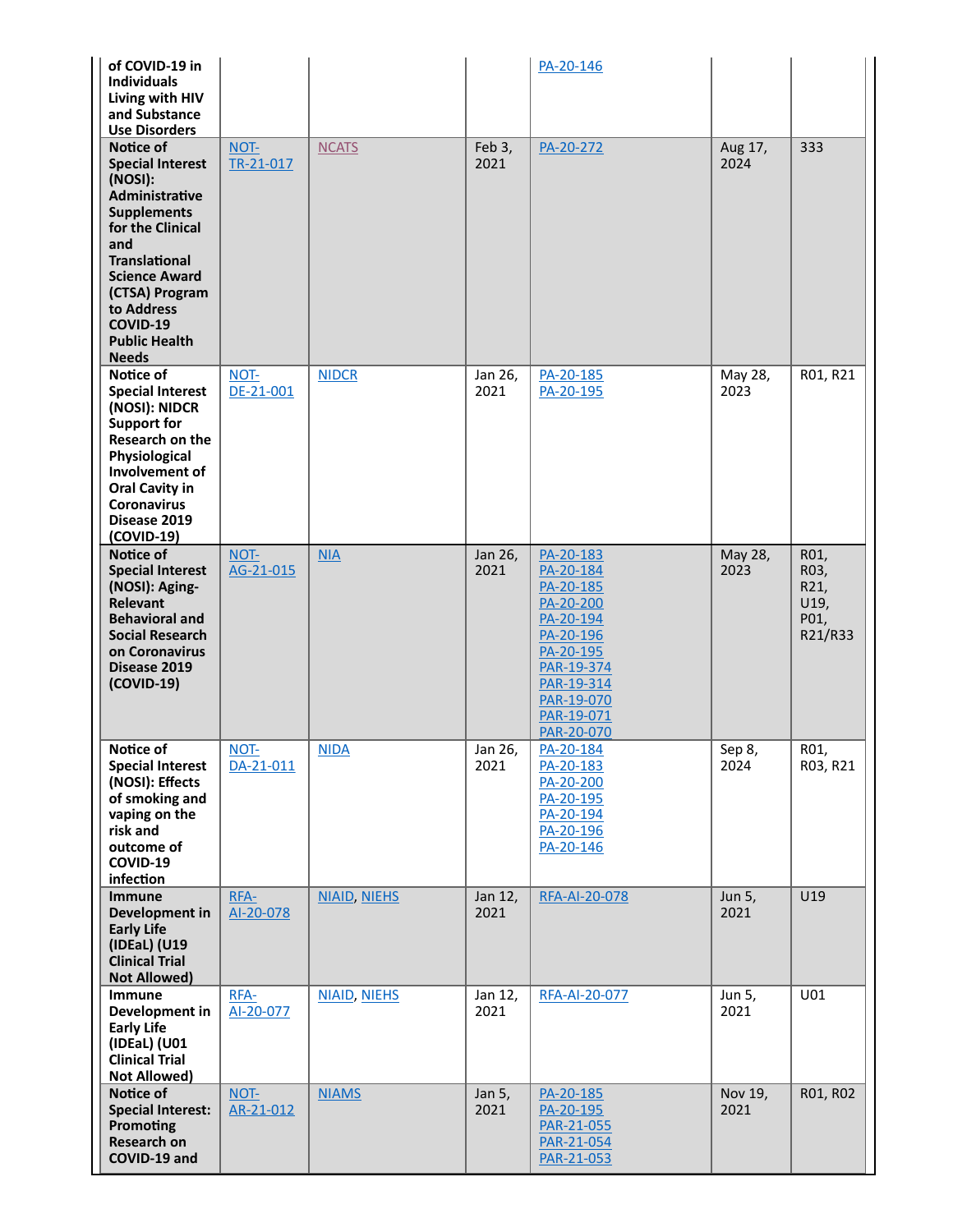| Rheumatic,<br>Musculoskeletal<br>and Skin<br><b>Diseases</b>                                                                                                                                                                                                                                                                                                            |                   |                                                                                                |                    |                                                         |                 |                  |
|-------------------------------------------------------------------------------------------------------------------------------------------------------------------------------------------------------------------------------------------------------------------------------------------------------------------------------------------------------------------------|-------------------|------------------------------------------------------------------------------------------------|--------------------|---------------------------------------------------------|-----------------|------------------|
| Notice of<br><b>Special Interest:</b><br>Administrative<br><b>Supplements</b><br>for COVID-19<br><b>Impacted NIMH</b><br>Research                                                                                                                                                                                                                                       | NOT-<br>MH-21-120 | <b>NIMH</b>                                                                                    | Dec 23,<br>2020    | PA-20-272                                               | Jun 2,<br>2023  | 333              |
| Notice of<br><b>Special Interest</b><br>(NOSI):<br><b>Research to</b><br><b>Address Vaccine</b><br>Hesitancy,<br>Uptake, and<br>Implementation<br>among<br><b>Populations</b><br>that Experience<br><b>Health</b><br><b>Disparities</b>                                                                                                                                 | NOT-<br>MD-21-008 | NIMHD, NIAID,<br>NIAMS, NCI, ORWH,<br>NIMH, NINR, OBSSR,<br>ODP, NHLBI, NIDCR,<br><b>SGMRO</b> | Dec 17,<br>2020    | PA-20-183<br>PA-20-185                                  | Jan 8,<br>2022  | <b>R01</b>       |
| Notice of<br><b>Special Interest</b><br>(NOSI):<br>Availability of<br>Emergency<br>Administrative<br><b>Supplements to</b><br><b>Clinical and</b><br><b>Translational</b><br><b>Science Award</b><br>(CTSA) Program<br><b>Awards to</b><br>Address 2019<br><b>Novel</b><br><b>Coronavirus</b><br><b>Disease</b><br>$(COVID-19)$<br><b>Public Health</b><br><b>Needs</b> | NOT-<br>TR-21-011 | <b>NCATS</b>                                                                                   | Dec 17,<br>2020    | PAR-18-940<br>PAR-18-464<br>PAR-15-304<br>RFA-TR-14-009 | Jun 2,<br>2021  | 333              |
| <b>Emergency</b><br><b>Awards: Notice</b><br>of Special<br><b>Interest (NOSI)</b><br>on Pan-<br><b>Coronavirus</b><br><b>Vaccine</b><br><b>Development</b><br>Program<br><b>Projects</b>                                                                                                                                                                                | NOT-<br>Al-21-002 | <b>NIAID</b>                                                                                   | Nov<br>10,<br>2020 | PAR-20-072                                              | Jun 12,<br>2021 | PO <sub>1</sub>  |
| Notice of<br><b>Special Interest</b><br>(NOSI): Effects<br>of smoking and<br>vaping on the<br>risk and<br>outcome of<br>COVID-19<br>infection                                                                                                                                                                                                                           | NOT-<br>DA-20-084 | <b>NIDA</b>                                                                                    | Oct 27,<br>2020    | PA-20-183<br>PA-20-200<br>PA-20-195                     | Sep 8,<br>2024  | R01,<br>R03, R21 |
| <b>Mobile Health</b><br><b>Solutions to</b><br>rectify digital<br>inequality in<br>communities<br>affected by                                                                                                                                                                                                                                                           | RFA-<br>DA-22-001 | <b>NIDA</b>                                                                                    | Apr 27,<br>2021    | R43/R44                                                 | Aug 14,<br>2021 | R43/R44          |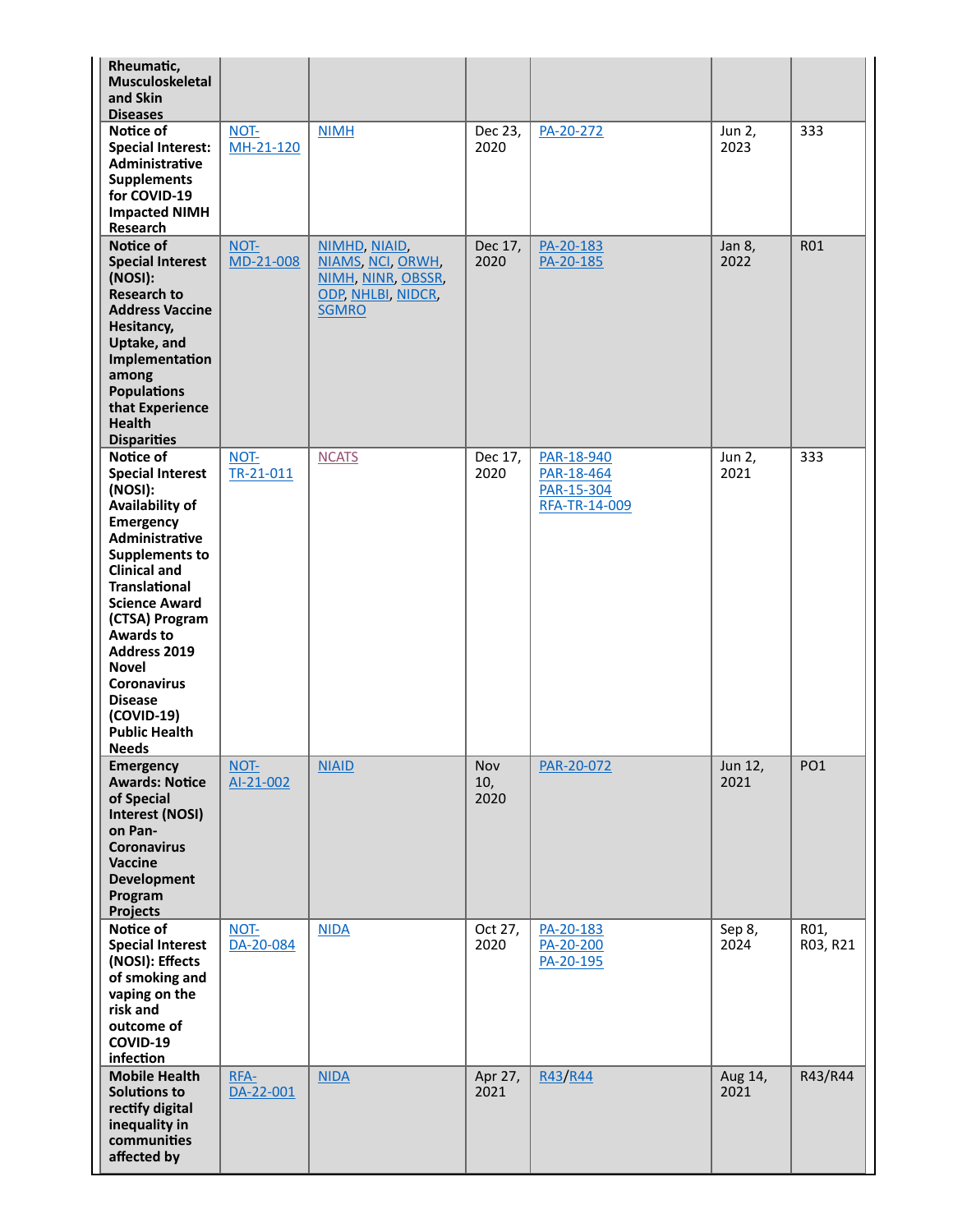| drug addiction<br>(R43/R44<br><b>Clinical Trial</b><br>Optional)                                                                                                                                                                                                                                                                                                         |                   |                                                                                                               |                 |                                                                            |                 |            |
|--------------------------------------------------------------------------------------------------------------------------------------------------------------------------------------------------------------------------------------------------------------------------------------------------------------------------------------------------------------------------|-------------------|---------------------------------------------------------------------------------------------------------------|-----------------|----------------------------------------------------------------------------|-----------------|------------|
| Notice of<br><b>Special Interest</b><br>(NOSI):<br>Availability of<br>Emergency<br><b>Awards for</b><br><b>Limited Clinical</b><br><b>Trials to</b><br>Evaluate<br>Therapeutic<br>and Vaccine<br><b>Candidates</b><br><b>Against SARS-</b><br>$Cov-2$                                                                                                                    | NOT-<br>AI-20-065 | <b>NIAID</b>                                                                                                  | Aug 13,<br>2020 | PAR-18-633                                                                 | Sep 1,<br>2021  | U01        |
| Notice of<br><b>Special Interest</b><br>(NOSI):<br><b>Simulation</b><br><b>Modeling and</b><br><b>Systems Science</b><br>to Address<br><b>Health</b><br><b>Disparities</b>                                                                                                                                                                                               | NOT-<br>MD-20-025 | NIMHD, NCI, NIDA,<br>NLM, ODP, OBSSR,<br><b>NIMH, NIAMS</b>                                                   | Aug 13,<br>2020 | PA-20-185                                                                  | May 8,<br>2023  | <b>R01</b> |
| <b>Limited</b><br>Competition<br><b>Emergency</b><br><b>Awards: Shared</b><br>Personal<br>Protective<br>Equipment<br><b>Resources for</b><br>COVID-19<br><b>Related Vaccine</b><br>and Treatment<br><b>Clinical Trials</b><br>and Clinical<br><b>Studies (S10</b><br><b>Clinical Trial</b><br><b>Not Allowed)</b>                                                        | PAR-20-256        | <b>NIAID</b>                                                                                                  | Jul 13,<br>2020 | PAR-20-256                                                                 | Jul 8,<br>2021  | <b>S10</b> |
| Notice of<br><b>Special Interest</b><br>(NOSI)<br>regarding the<br>Availability of<br><b>Emergency</b><br>Competitive<br><b>Revisions for</b><br><b>Select Research</b><br><b>Activities</b><br>related to<br><b>Severe Acute</b><br><b>Respiratory</b><br>Syndrome<br><b>Coronavirus 2</b><br>(SARS-CoV-2)<br>and<br><b>Coronavirus</b><br>Disease 2019<br>$(COVID-19)$ | NOT-<br>Al-20-059 | <b>NIAID</b>                                                                                                  | Jul 6,<br>2020  | PA-20-135                                                                  | Jul 2,<br>2021  | 333        |
| Notice of<br><b>Special Interest</b><br>(NOSI)<br>regarding the<br>Availability of                                                                                                                                                                                                                                                                                       | NOT-<br>OD-20-129 | NIH, NCI, NHGRI,<br>NCCIH, NINDS, ORIP,<br>NIMHD, NIA, NIDCR,<br>NIAID, NIAMS, NIEHS,<br>NCATS, NIDCD, NICHD, | Jun 25,<br>2020 | PA-18-591 (Parent Admin<br>Supplement)<br>PA-18-935 (Urgent<br>Supplement) | Jul 13,<br>2021 | 333        |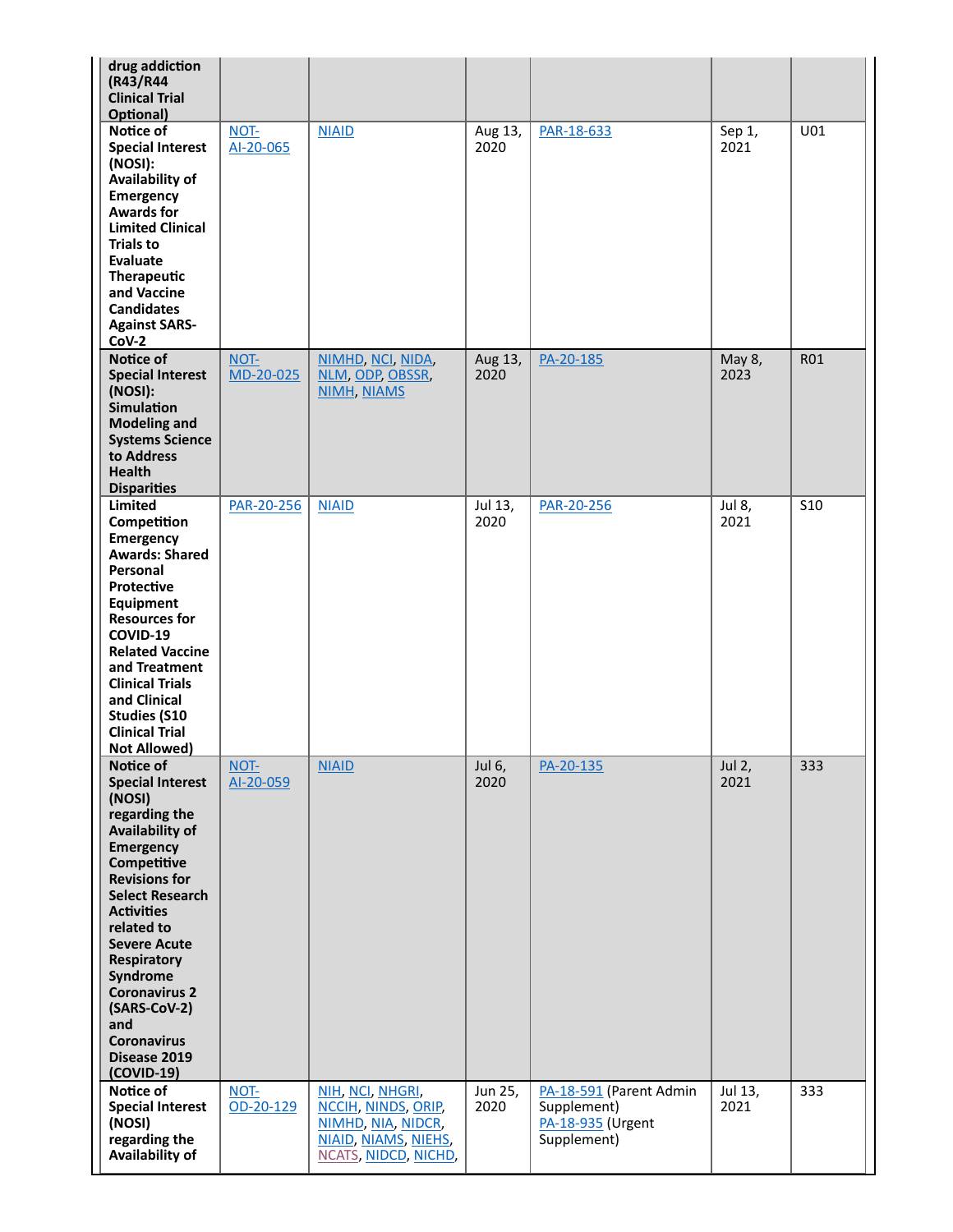| <b>Urgent</b><br>Competitive<br><b>Revisions and</b><br><b>Administrative</b><br><b>Supplements</b><br>for Research on<br><b>Coronavirus</b><br>Disease 2019<br>(COVID-19) in<br><b>Individuals with</b><br>Down<br><b>Syndrome for</b><br>the INCLUDE<br>Project                                |                   | NIDDK, NHLBI |                    |                                                                                                       |                 |                                     |
|--------------------------------------------------------------------------------------------------------------------------------------------------------------------------------------------------------------------------------------------------------------------------------------------------|-------------------|--------------|--------------------|-------------------------------------------------------------------------------------------------------|-----------------|-------------------------------------|
| Notice of<br><b>Special Interest</b><br>(NOSI): NIDCD<br>is Interested in<br><b>Supporting</b><br>Research on the<br>Impact of<br>COVID-19 on<br><b>Mission Specific</b><br><b>Sensory and</b><br>Communication<br><b>Disorders</b>                                                              | NOT-<br>DC-20-008 | <b>NIDCD</b> | Jun 4,<br>2020     | PA-18-334 PA-20-185<br>PA-20-184 PA-20-196<br>PA-20-195 PA-19-270<br>PA-19-271 PA-19-273<br>PA-19-272 | Sep 8,<br>2022  | R01,<br>R21,<br>R41/R42,<br>R43/R44 |
| Notice of<br><b>Special Interest</b><br>(NOSI)<br>regarding the<br>Availability of<br>Emergency<br>Competitive<br><b>Revisions to</b><br><b>Existing NIH</b><br><b>Grants and</b><br>Cooperative<br><b>Agreements for</b><br><b>Tissue Chips</b><br>Research on the<br>2019 Novel<br>Coronavirus | NOT-<br>TR-20-017 | <b>NCATS</b> | Apr 9,<br>2020     | PA-20-135                                                                                             | Jan 26,<br>2022 | 333                                 |
| Notice of<br><b>Special Interest</b><br>(NOSI)<br>regarding the<br>Availability of<br>Administrative<br><b>Supplements</b><br>for Tissue Chips<br><b>Research on the</b><br>2019 Novel<br><b>Coronavirus</b>                                                                                     | NOT-<br>TR-20-016 | <b>NCATS</b> | Apr 9,<br>2020     | PA-18-591                                                                                             | Jan 26,<br>2022 | 333                                 |
| Notice of<br><b>Special Interest</b><br>(NOSI): Clinical<br>and<br><b>Translational</b><br><b>Science Award</b><br>(CTSA) Program<br><b>Applications to</b><br>Address 2019<br><b>Novel</b><br><b>Coronavirus</b><br>$(COVID-19)$<br><b>Public Heath</b><br><b>Need</b>                          | NOT-<br>TR-20-011 | <b>NCATS</b> | Mar<br>24,<br>2020 | PA-18-591 (Parent Admin<br>Supplement)<br>PA-18-935 (Urgent<br>Supplement)                            | Jul 10,<br>2021 | 333,<br>U01,<br>R21, U54            |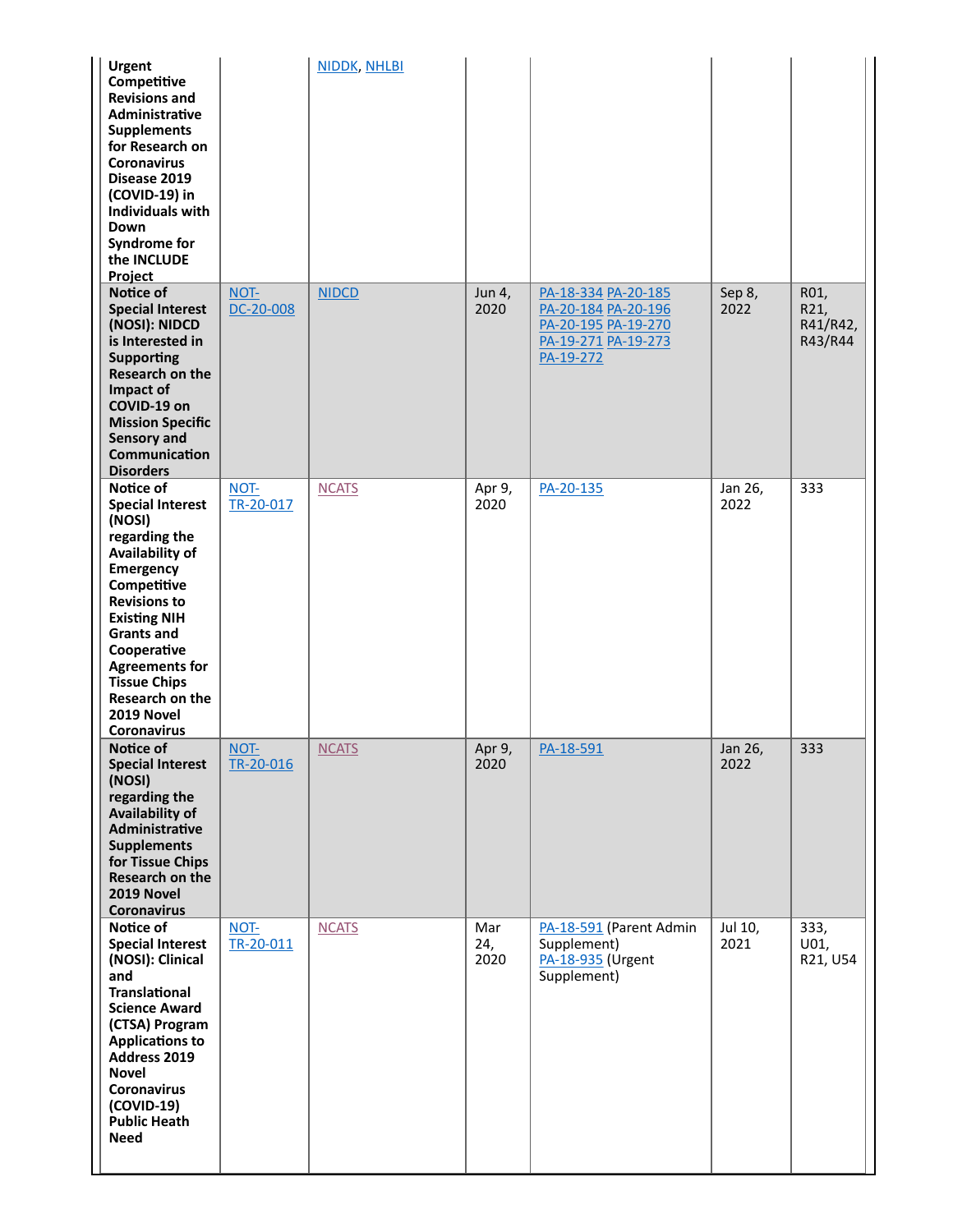| <b>Emergency</b><br>Competitive<br><b>Revision to</b><br><b>Existing NIH</b><br><b>Awards</b><br>(Emergency<br>Supplement -<br><b>Clinical Trial</b><br>Optional)                                              | PA-20-135         | NIH, NCATS, NCCIH,<br>NCI, NHGRI, NIA,<br>NIAAA, NIAID, NIAMS,<br>NIBIB, NICHD, NIDCD,<br>NIDDK, NIEHS,<br>NIGMS, NIMH,<br>NIMHD, NINR, NLM,<br>ORWH, OSC | Mar<br>10,<br>2020 | PA-20-135                                                              | Sep 8,<br>2025   | 333 |
|----------------------------------------------------------------------------------------------------------------------------------------------------------------------------------------------------------------|-------------------|-----------------------------------------------------------------------------------------------------------------------------------------------------------|--------------------|------------------------------------------------------------------------|------------------|-----|
| The Intersection<br>of Sex and<br>Gender<br>Influences on<br><b>Health and</b><br>Disease (R01<br><b>Clinical Trial</b><br>Optional)                                                                           | RFA-<br>OD-19-029 | ORWH, NCCIH,<br>NHGRI, NHLBI, NIA,<br>NIAAA, NIAID, NIDA,<br>NIDCR, NIEHS, NIMH,<br><b>NINR</b>                                                           | Sep 27,<br>2019    | PA-20-272                                                              | Nov 27,<br>2021  | R01 |
| <b>Emergency</b><br>Award: Social,<br><b>Behavioral, and</b><br><b>Economic</b><br><b>Research on</b><br>COVID-19<br>Consortium<br>Coordinating<br>Center (U24<br><b>Clinical Trial</b><br><b>Not Allowed)</b> | RFA-<br>AG-21-035 | NIA, ORWH,<br><b>OBSSR</b>                                                                                                                                | April 8,<br>2021   | PAR-21-213, U01<br><b>Research Project</b><br>(Cooperative Agreements) | June 10,<br>2021 | U24 |
| <b>Emergency</b><br>Award: Social,<br>Behavioral, and<br><b>Economic</b><br><b>Research on</b><br>COVID-19<br>Consortium<br>(U01 Clinical<br><b>Trial Not</b><br>Allowed)                                      | PAR-21-213        | NIA, NIDA,<br>ORWH, NIMH, NIAA,<br>NIMHD, OBSSR, NEI                                                                                                      | April 6,<br>2021   | <b>U01</b> Research Project<br>(Cooperative Agreements)                | Nov 9,<br>2021   | U01 |

If you are interested in applying for any of the grants, please email Michelle Parra (MMParra@salud.unm.edu).

For a full listing of COVID-19 through NIH, please access the following site: https://grants.nih.gov/grants/guide/COVID-Related.cfm.

Citing the CTSC

When citing the CTSC, please be sure to include our Grant numbers: